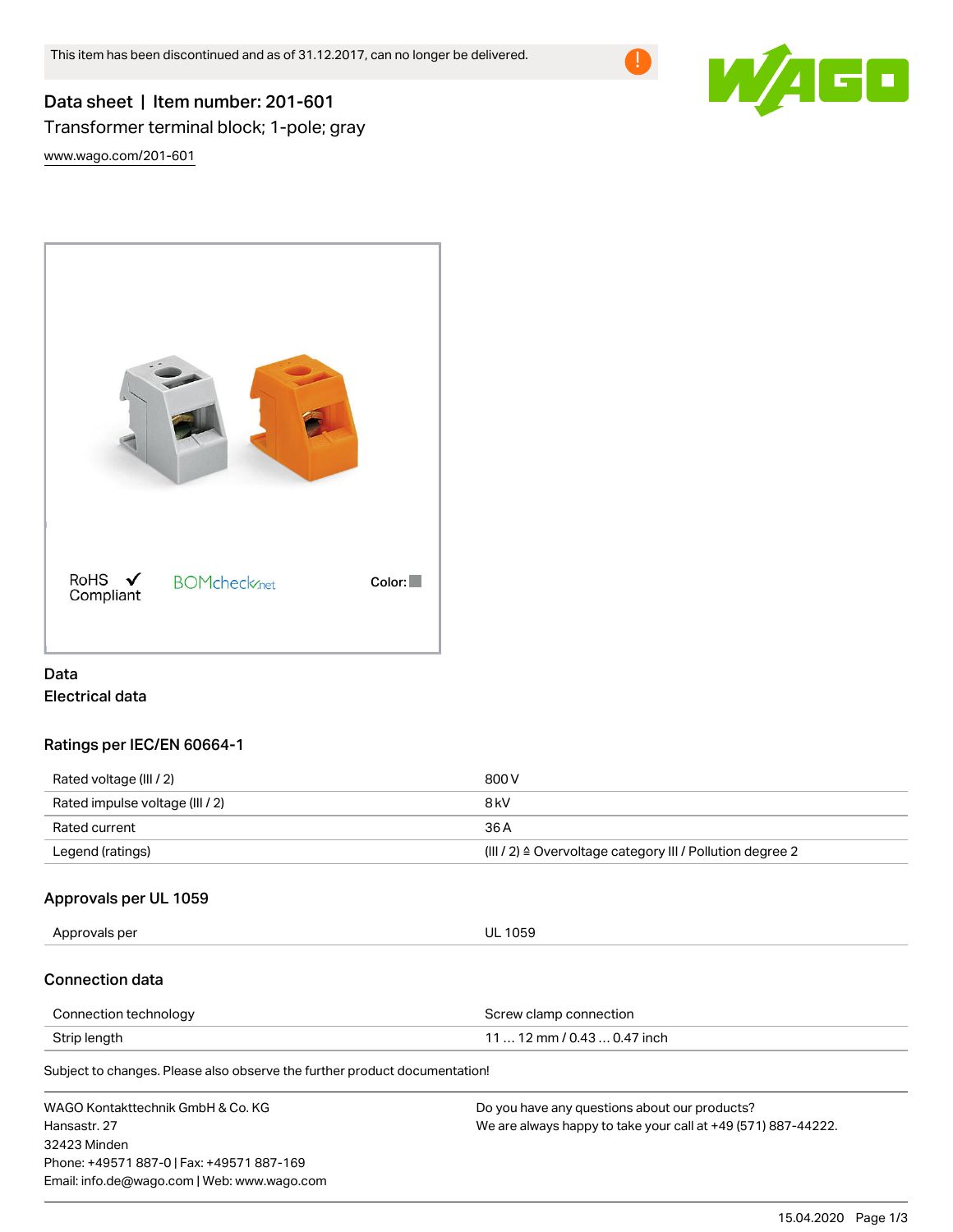

#### Data sheet | Item number: 201-601

| www.wago.com/201-601              |                |  |  |
|-----------------------------------|----------------|--|--|
| Connection technology 2           | Solder contact |  |  |
| Total number of connection points |                |  |  |
| Total number of potentials        |                |  |  |
| Number of connection types        |                |  |  |

#### Geometrical Data

| Width  | 13 mm / 0.512 inch   |
|--------|----------------------|
| Height | 18 mm / 0.709 inch   |
| Depth  | 23.6 mm / 0.929 inch |

### Material Data

| Color      | gray<br>$\overline{\phantom{0}}$ |
|------------|----------------------------------|
| Weight<br> | $\sim$<br>-⊷                     |

#### Commercial data

| Product Group      | 10 (Transformer Blocks) |
|--------------------|-------------------------|
| Packaging type     | bag                     |
| Country of origin  | PL                      |
| <b>GTIN</b>        | 4045454299941           |
| Customs Tariff No. | 85369010000             |

#### Approvals / Certificates

#### Country specific Approvals

| Logo     | Approval                               | <b>Additional Approval Text</b> | Certificate<br>name |
|----------|----------------------------------------|---------------------------------|---------------------|
| <b>R</b> | <b>CSA</b><br>DEKRA Certification B.V. | C <sub>22.2</sub>               | 70010891            |

#### UL-Approvals

|                  |                               |                                 | Certificate |  |
|------------------|-------------------------------|---------------------------------|-------------|--|
| Approval<br>Logo |                               | <b>Additional Approval Text</b> | name        |  |
|                  | UL                            | <b>UL 1059</b>                  | 20190731-   |  |
| o                | UL International Germany GmbH |                                 | E45172      |  |

Subject to changes. Please also observe the further product documentation!

WAGO Kontakttechnik GmbH & Co. KG Hansastr. 27 32423 Minden Phone: +49571 887-0 | Fax: +49571 887-169 Email: info.de@wago.com | Web: www.wago.com Do you have any questions about our products? We are always happy to take your call at +49 (571) 887-44222.